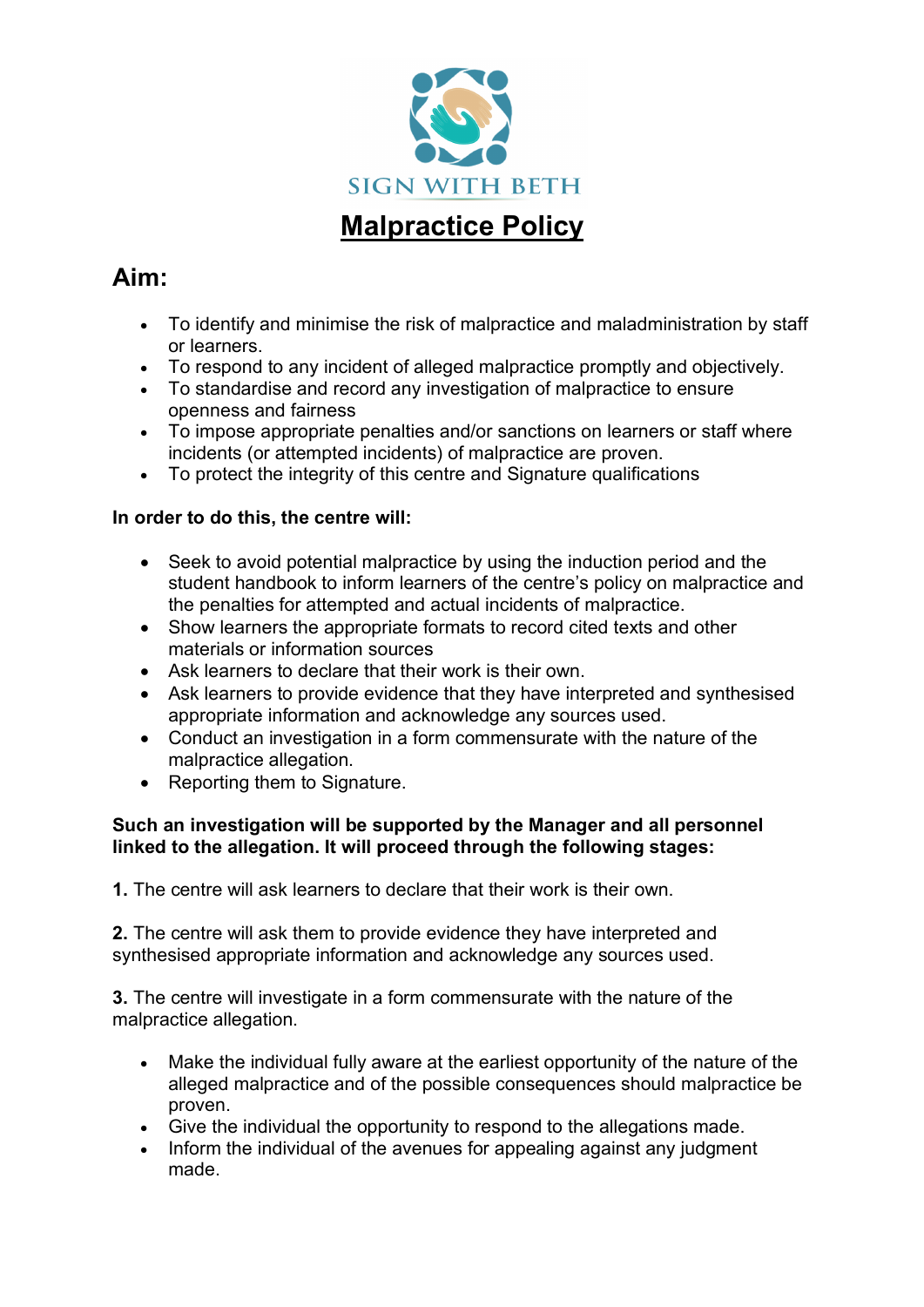

• Document all stages of any investigation.

#### **Where malpractice is proven, this centre will apply the following penalties / sanctions:**

**1.** Make the individual fully aware at the earliest opportunity of the nature of the alleged malpractice and of the possible consequences should malpractice be proven.

**2.** Give the individual the opportunity to respond to the allegations made.

**3.** See any evidence of malpractice and will ask learners to leave the course immediately.

### **Definition of Malpractice by Learners**

This list is not exhaustive and other instances of malpractice may be considered by this centre at its discretion:

- Plagiarism of any nature.
- Collusion by working collaboratively with other learners to produce work that is submitted as individual learner work
- Copying (including the use of ICT to aid copying).
- Deliberate destruction of another's work.
- Fabrication of results or evidence.
- False declaration of authenticity in relation to the contents of a portfolio or coursework.
- Impersonation by pretending to be someone else in order to produce the work for another or arranging for another to take ones' place in an assessment/test

## **Definition of Malpractice by Centre Staff**

This list is not exhaustive and other instances of malpractice may be considered by this centre at its discretion.

- Improper assistance to candidates e.g. providing assessment material prior to the assessment
- Holding the assessment on a date other than agreed with the Awarding Body
- Inventing or changing marks for internally assessed work (coursework or portfolio evidence) where there is insufficient evidence of the candidates' achievement to justify the marks given or assessment decisions made.
- Failure to keep candidate coursework/portfolios of evidence secure.
- Fraudulent claims for certificates.
- Inappropriate retention of certificates.